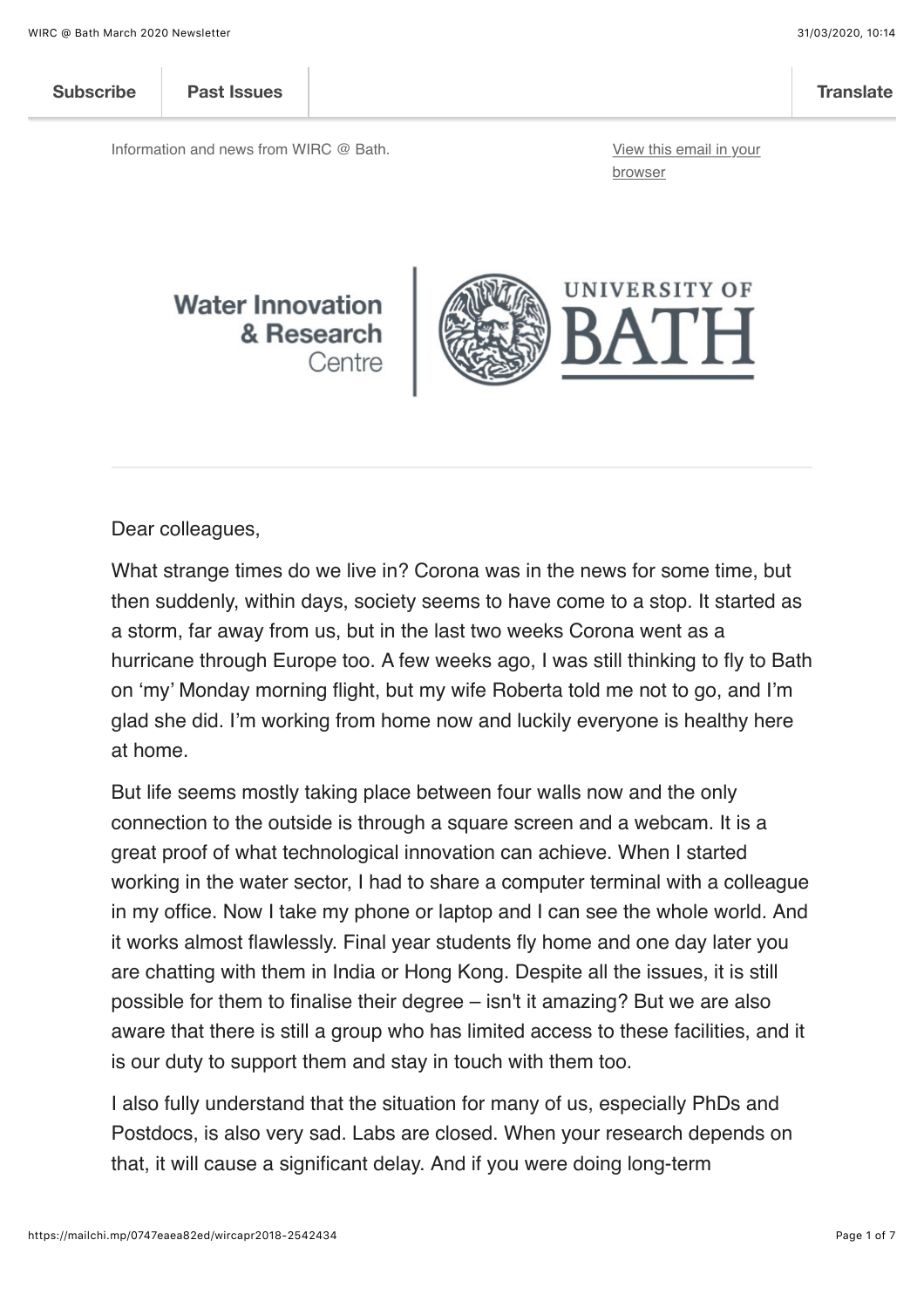experiments, it might be possible that they have to be considered as lost and you may have to start them all over again. And of course, that creates big uncertainty for the rest of your project. If you need any kind of support, please let me know how WIRC can help.

And of course, there is a constant worry in the background for your own health and that of your family and friends. And also, not transferring it to other people is key. The staying-at-home policy will hopefully work, and in the end the storm will pass. In the meantime, let's stay in touch via all the social media and the virtual platforms.

Please stay healthy and be optimistic.

Jan

# **Contents**

#### [Upcoming events](#page-1-0)

News

 [Assessment of urban water management in sub-Saharan African cities \(results of a](#page-2-0) workshop on water security) [IWA UK YWP Conference 2020: Webinar Series](#page-2-1) [Call for papers for UNESCO/i-WSSM 2020 Series: Global Water Security Issues](#page-3-0) Research [Hot spot areas for new woodland in England](#page-4-0) Blog [UoExeter Fresh Training Week](#page-4-1) [Recent publications](#page-4-2) [In the media](#page-5-0) [Upcoming conferences](#page-5-1)

# <span id="page-1-0"></span>**Upcoming events**

[29 September 2020: GW4 WSA PHD CON2020: Knowledge Flow – Building](https://www.gw4water.com/events/gw4-wsa-phd-con2020/) Bridges between Science & Community, Bristol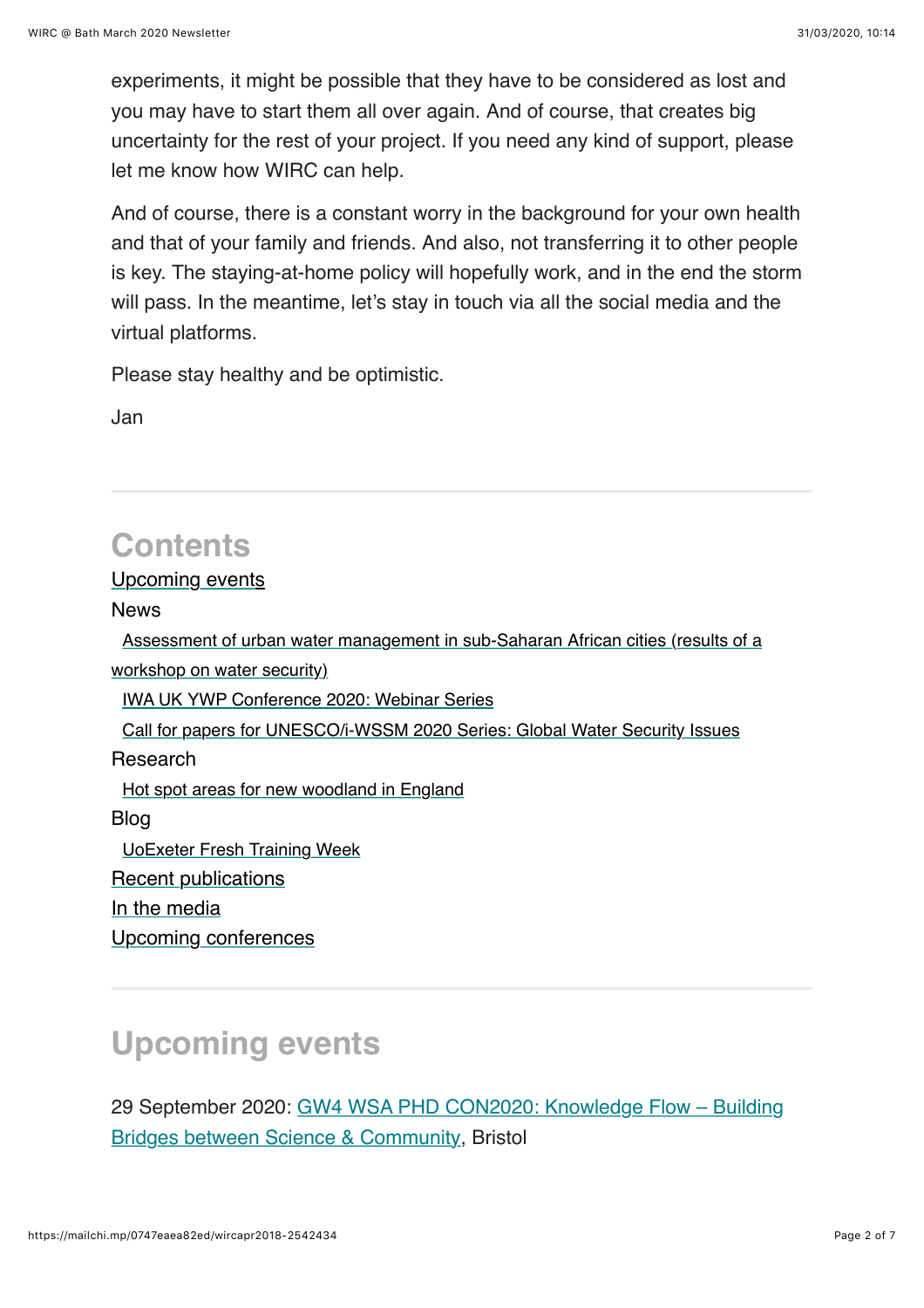Please note that all these events are free and open to all.

### **News**



## <span id="page-2-0"></span>[Assessment of urban water management in sub-](http://blogs.bath.ac.uk/water/2020/03/05/assessment-of-urban-water-management-in-sub-saharan-african-cities-results-of-a-workshop-on-water-security/)Saharan African cities (results of a workshop on water security)

On 27 and 28 February the University of Bath, [KWR,](https://www.kwrwater.nl/en/) UNESCO Division of Water Science and the [International Water Association \(IWA\)](https://iwa-network.org/) organised a workshop on water security in sub-Saharan African cities. The aim of the workshop was to train young professionals to develop a roadmap to enhance action for improved water security, and to kick off development of a city-to-city learning programme on water security and water governance.

### <span id="page-2-1"></span>[IWA UK YWP Conference 2020: Webinar Series](https://www.instituteofwater.org.uk/events-info/?id=1201)

IWA UK Young Water Professionals have organised a series of webinars to be held on the 15th and 16th of April, to replace the postponed 21st IWA YWP Conference in Cardiff.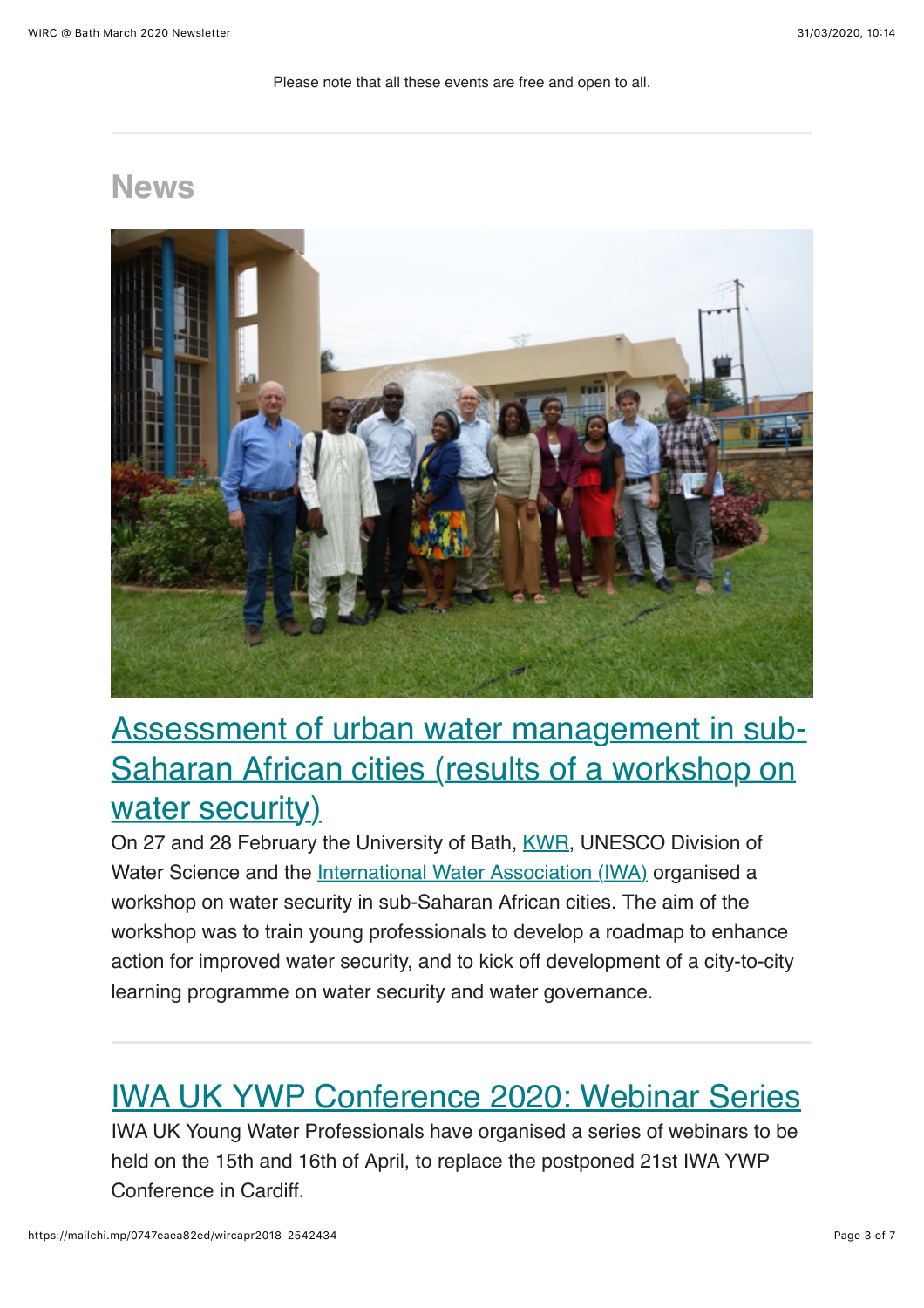The theme of the talks is sustainability, and speakers include Peter Davies (CBE, Welsh Government Sustainable Futures, Commissioner 2011-2016), Tony Harrington from Dwr Cymru Welsh Water, and Dr Michael Singer and Prof. Peter Kille from Cardiff University.

**[Register here](https://www.instituteofwater.org.uk/events-info/?id=1201)**

# <span id="page-3-0"></span>[Call for papers for UNESCO/i-WSSM 2020](http://www.iwra.org/unescoiwssm-callforpapers2020/) Series: Global Water Security Issues

[IWRA is continuing its collaboration with UNESCO International Centre for](https://eur01.safelinks.protection.outlook.com/?url=https://iwra.us9.list-manage.com/track/click?u=4aa69bf16ae24a85c3dd8a26a&id=1f900e0c47&e=eaff7db917&data=02%7C01%7Cjamhh20@bath.ac.uk%7Ca74d72cbf63548f802e508d7cf202db9%7C377e3d224ea1422db0ad8fcc89406b9e%7C0%7C0%7C637205609428598495&sdata=qDjzmWzqd5Fbaugev4eXsJfr7nBq31TMv7rWeC7KhuE=&reserved=0) Water Security and Sustainable Management (i-WSSM), and you are invited to **submit abstract proposals for the 2020 'GWSI Paper Series' on Water Security and Sustainable Development Goals**. This year's theme will focus on *"The Role of Sound Groundwater Resources Management and Governance to Achieve Water Security".* Proposals are due by Friday, May 22nd, 2020.

### **Research**

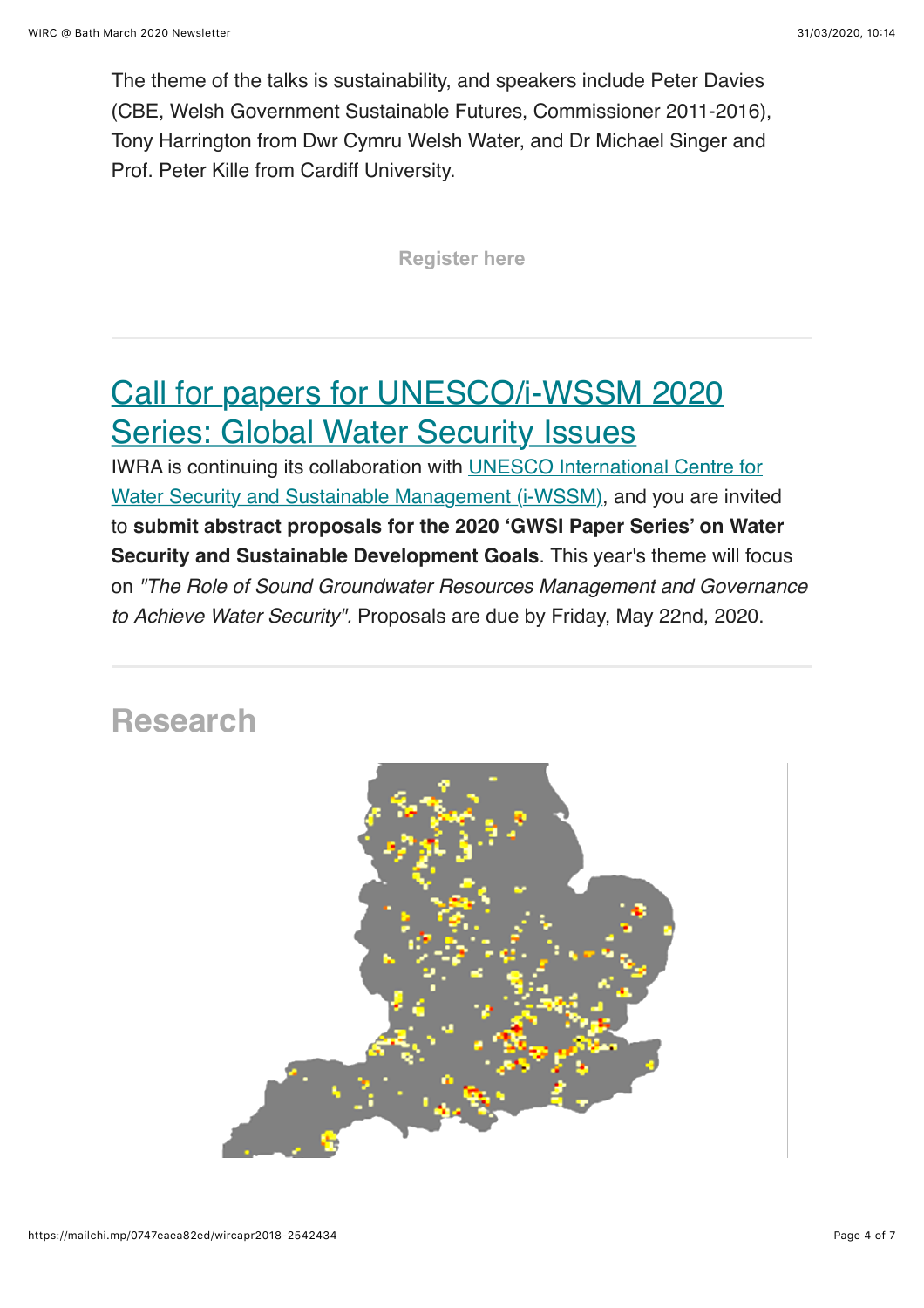### <span id="page-4-0"></span>[Hot spot areas for new woodland in England](https://www.bath.ac.uk/announcements/hot-spot-areas-for-new-woodland-in-england/)

Mathematical models are helping Natural England identify the most beneficial places to plant 10,000 hectares of new woodland to help fight climate change and flooding. This research was part of a three-day collaborative 'Study Group with Industry' at the University hosted by the **Institute for Mathematical** Innovation (IMI) and funded by the [Knowledge Transfer Network](https://ktn-uk.co.uk/).

# **Blog**



# <span id="page-4-1"></span>[UoExeter Fresh Training Week](https://watereddown.home.blog/2020/03/18/uoexeter-fresh-training-week/)

FRESH CDT Cohort 2 student Tomo Homan wrote a blog post about the recent FRESH Core Skills training course in Exeter. Read about what the cohort got up to during their last training week - including beaver-spotting on the River Otterl

# <span id="page-4-2"></span>**Recent publications**

- [Improved modeling of sediment oxygen kinetics and fluxes in lakes and](https://doi.org/10.1021/acs.est.9b04831) reservoirs. *Man X, Bierlein K, Lei C, Bryant L, Wuest A & Little JC, 2020.*
- [A simple, azulene-based colorimetric probe for the detection of nitrite in](https://doi.org/10.1007/s11705-019-1790-7) water. *Murfin LC, López-Alled CM, Sedgwick AC, Wenk J, James TD & Lewis SE, 2020.*
- [Phase Wrap Error Correction by Random Sample Consensus With](https://doi.org/10.1109/JOE.2019.2960582)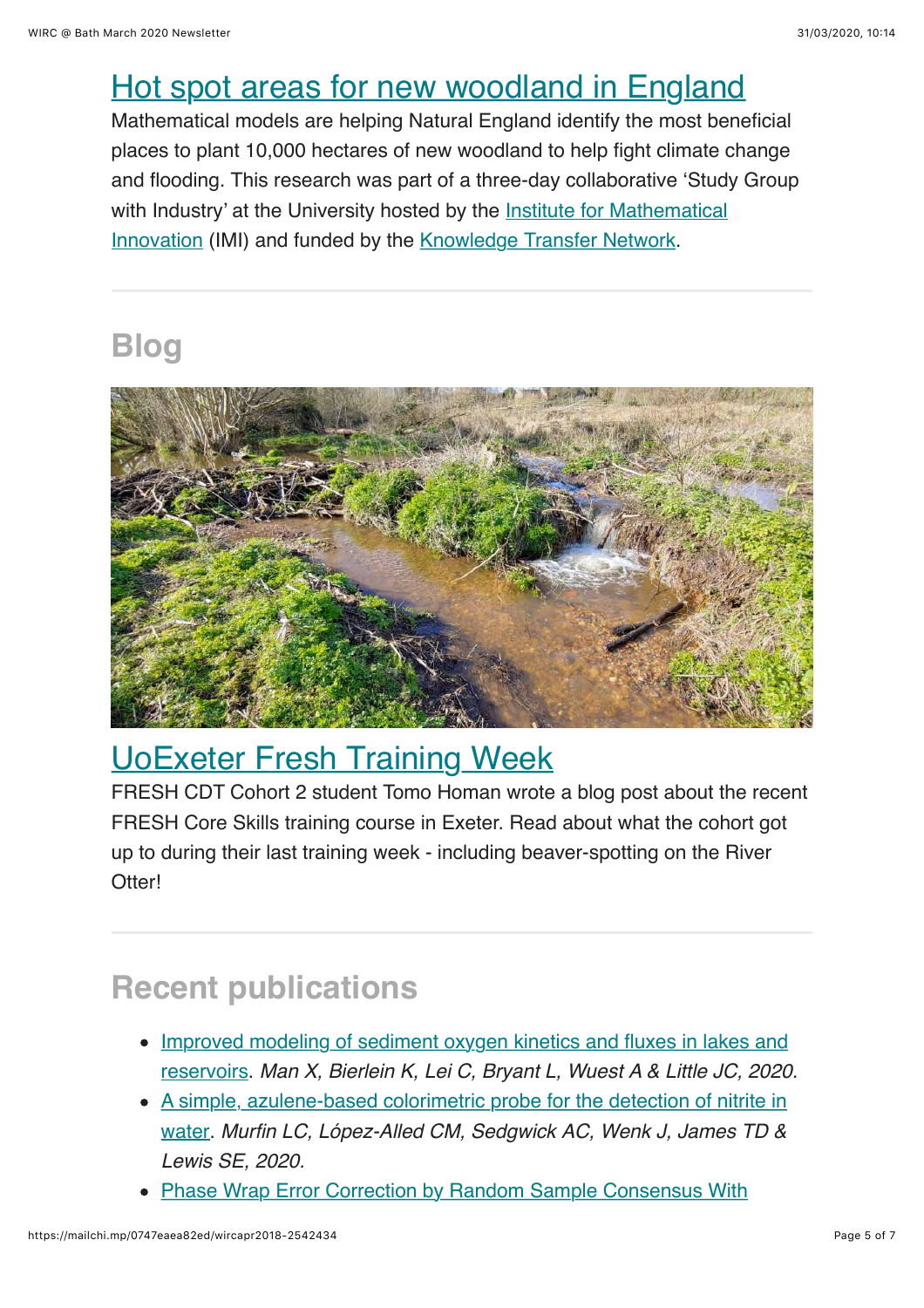[Application to Synthetic Aperture Sonar Micronavigation.](https://doi.org/10.1109/JOE.2019.2960582) *Thomas B, Hunter AJ & Dugelay S, 2020.*

### <span id="page-5-0"></span>**In the media**

- *Professor Jan Hofman chaired the first public meeting of the Working Group Water Security of research and innovation platform Water Europe*. [Wanted: actionable indicator for water security](https://www.dutchwatersector.com/news/wanted-actionable-indicator-for-water-security). Dutch Water Sector, 3 March 2020.
- Are cobbles key to protecting our coasts? [Water Industry Journal 14](https://issuu.com/distinctivepublishing/docs/wij14/10) p. 10-11 and [Institute of Water magazine](http://www.myebook.com/InstituteofWaterMagazine/spring-2020/2302/) p. 74-75, Spring 2020

### <span id="page-5-1"></span>**Upcoming conferences**

15 - 16 April 2020: [IWA UK YWP Conference 2020: Webinar Series](https://www.instituteofwater.org.uk/events-info/?id=1201)

27 - 29 May 2020: Delft, Netherlands, 6th International Symposium on [Knowledge and Capacity for the Water Sector: From capacity development to](https://iwa-network.org/events/6th-international-symposium-on-knowledge-and-capacity-for-the-water-sector-from-capacity-development-to-implementation-science/) implementation science (online)

21 - 25 June 2021: Milan, Italy, 5th International Conference on [Ecotechnologies for Wastewater Treatment \(ecoSTP2020\) "Impacting the](https://iwa-network.org/events/ecostp2020-impacting-the-environment-with-innovation-in-wastewater-treatment-supported/) environment with innovation in wastewater treatment" (postponed - note new date)

You can find all IWA events on their [website.](http://www.iwa-network.org/all-events/)

**Let us know if you are aware of any new colleagues or students [working within water research at the University of Bath, so that we](mailto:wirc-enquiries@bath.ac.uk?subject=New%20WIRC%20contact) can add them to our mailing lists!**